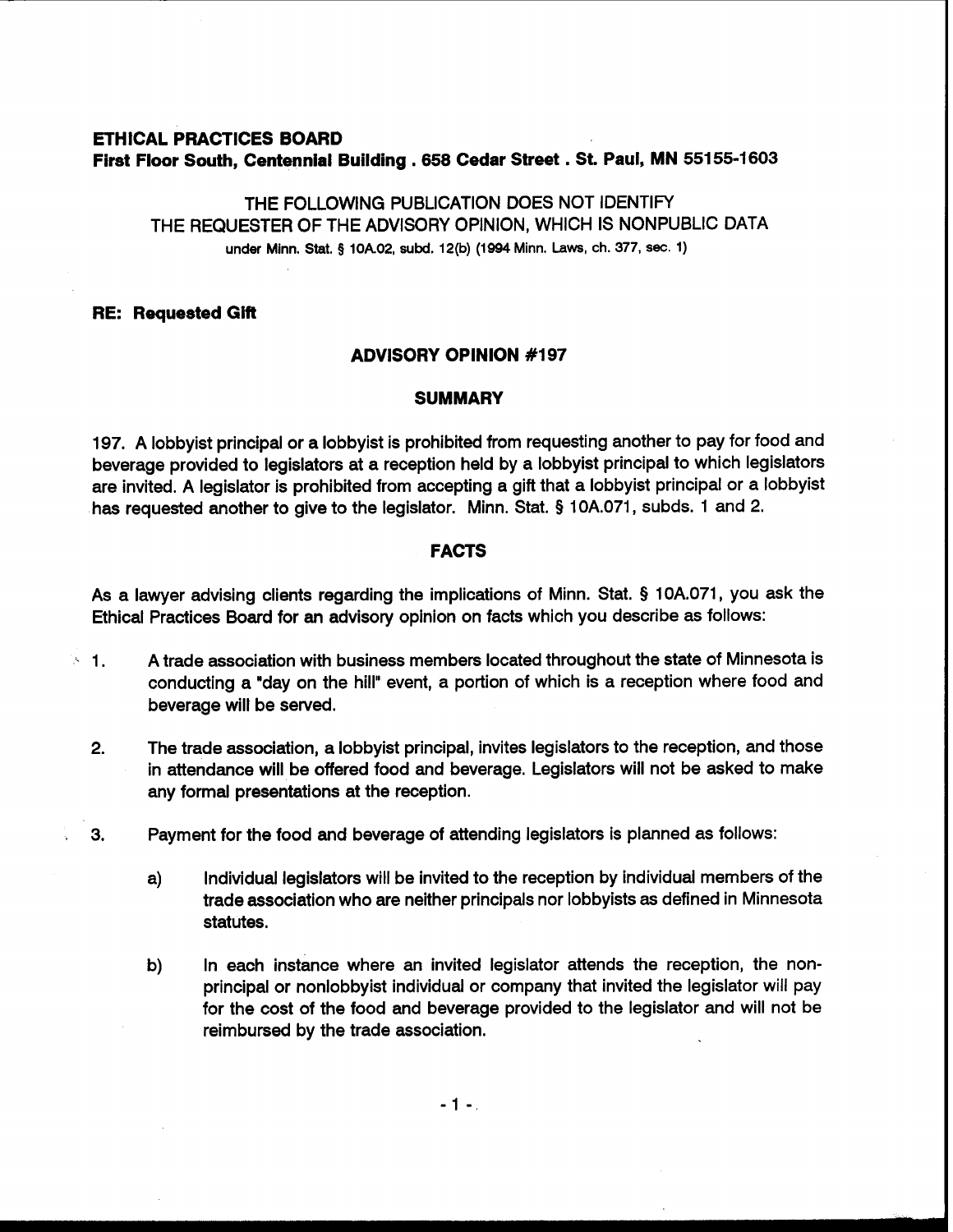- c) The cost paid by the individual or company who invited the legislator will meet or exceed the value of the food or beverage provided.
- **4.** A trade association, **as** described above, at some time in the past organized a nonprofit foundation for educational or other similar purposes that is legally separate and distinct from the trade association, having been organized **as** a separate organization or entity subject to the laws applicable to the organization of a separate foundation.
- **5.** The foundation, neither a principal nor a lobbyist as defined in Minnesota statutes, would either:
	- a) put on the entire event at its own expense;
	- b) put on the reception at its own expense; or
	- c) separately invite legislators to the event and pay for the food and beverage of any such legislator that actually attends, at the expense of the foundation.
- **6.** The foundation is not reimbursed for the expenses it incurs.

## **QUESTION ONE**

Does the payment for food and beverage of attending legislators planned by the trade association, a lobbyist principal, violate the provisions of Minn. Stat. § 10A.071?

## **OPINION**

Yes, if a lobbyist principal or a lobbyist requests another to pay for food and beverage provided to a legislator at the reception. A lobbyist principal or a lobbyist is prohibited from requesting another to give a gift to an official; an official is prohibited from accepting a gift that a lobbyist principal or a lobbyist has requested another to give to the official. Minn. Stat. § 1 OA.071, subds. 1 and 2.

#### **QUESTION TWO**

Does the payment for food and beverage of attending legislators planned by the foundation, neither a principal nor a lobbyist, violate the provisions of Minn. Stat. **Q** 10A.071?

#### **OPINION**

Yes, if a lobbyist principal or a lobbyist requests the foundation to pay for food and beverage provided to attending legislators at the reception. A lobbyist principal or a lobbyist is prohibited

 $-2-$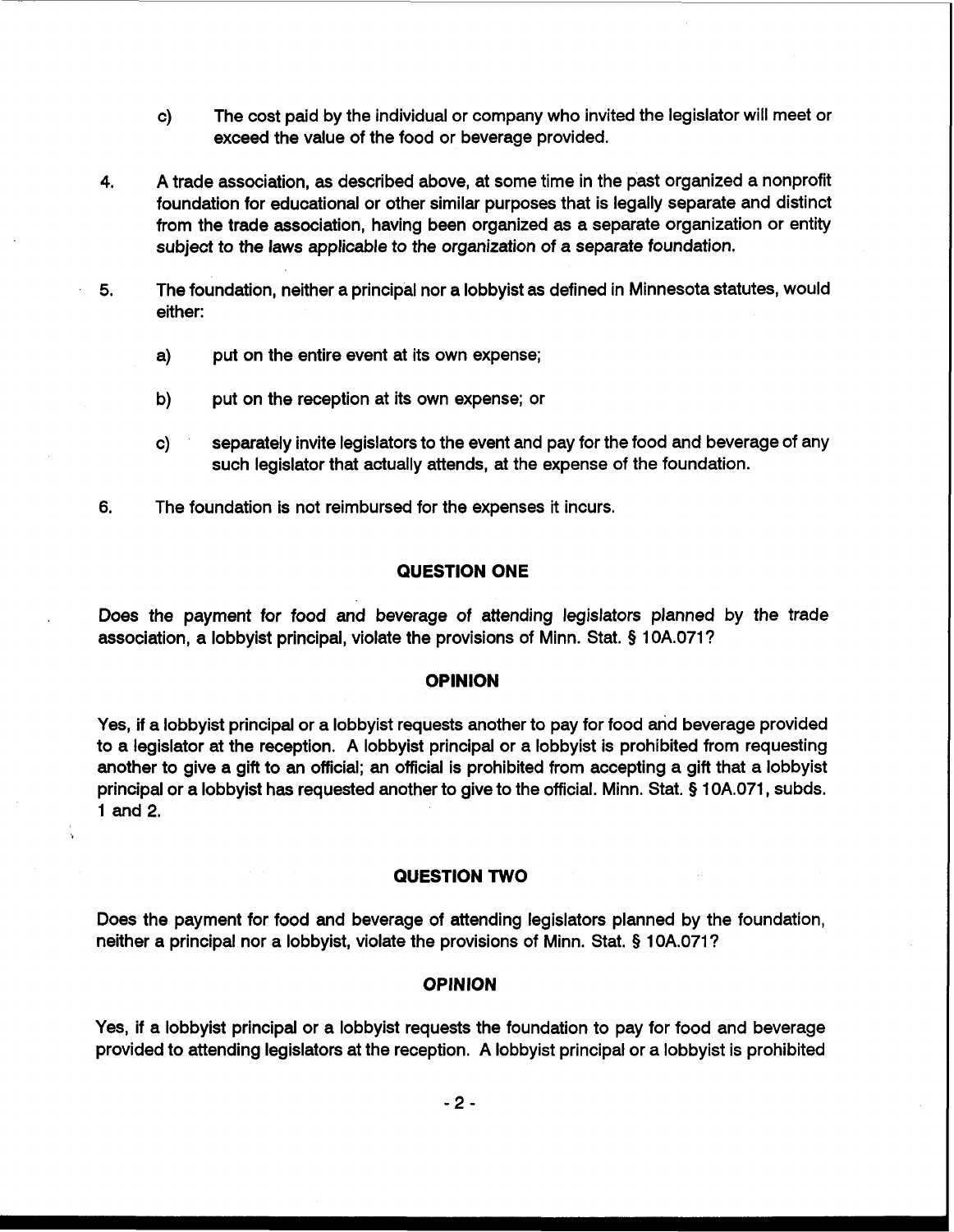from requesting another to give a gift to an official; **an** official is prohibited from accepting a gift that a lobbyist principal or a lobbyist has requested another to give to the official. Minn. Stat. § 10A.071, subds. 1 and 2.

 $\overline{a}$ Issued:  $\partial - 13$ -

Holahan, Jr., Chair Ethical Practices Board

## **PERTINENT STATUTES**

Minn. Stat. § 1 OA.O1 DEFINITIONS provides: ...

Subd. 11. (a) "Lobbyist" means an individual:

(1) engaged for pay or other consideration, or authorized to spend money by another individual, association, political subdivision, or public higher education system, who spends more than five hours in any month or more than \$250, not including the individual's own travel expenses and membership dues, in any year, for the purpose of attempting to influence legislative action or administrative action, or the official action of a metropolitan governmental unit, by communicating or urging others to communicate with public or local officials.

Subd. 18. "Public official" means any:

(a) member of the legislature;

(b) constitutional officer in the executive branch and the officer's chief administrative deputy;

(c) member, chief administrative officer or deputy chief administrative officer of a state board or commission which has at least one of the following powers: (i) the power to adopt, amend or repeal rules, or (ii) the power to adjudicate contested cases or appeals;

(d) commissioner, deputy commissioner, or assistant commissioner of any state department as designated pursuant to section 15.01 ;

(e) individual employed in the executive branch who is authorized to adopt, amend or repeal rules or adjudicate contested cases;

**(9** executive director of the state board of investment;

(g) executive director of the Indian affairs intertribal board;

(h) commissioner of the iron range resources and rehabilitation board;

(i) commissioner of mediation services;

**(j)** deputy of any official listed in clauses (e) to (i);

(k) judge of the workers' compensation court of appeals;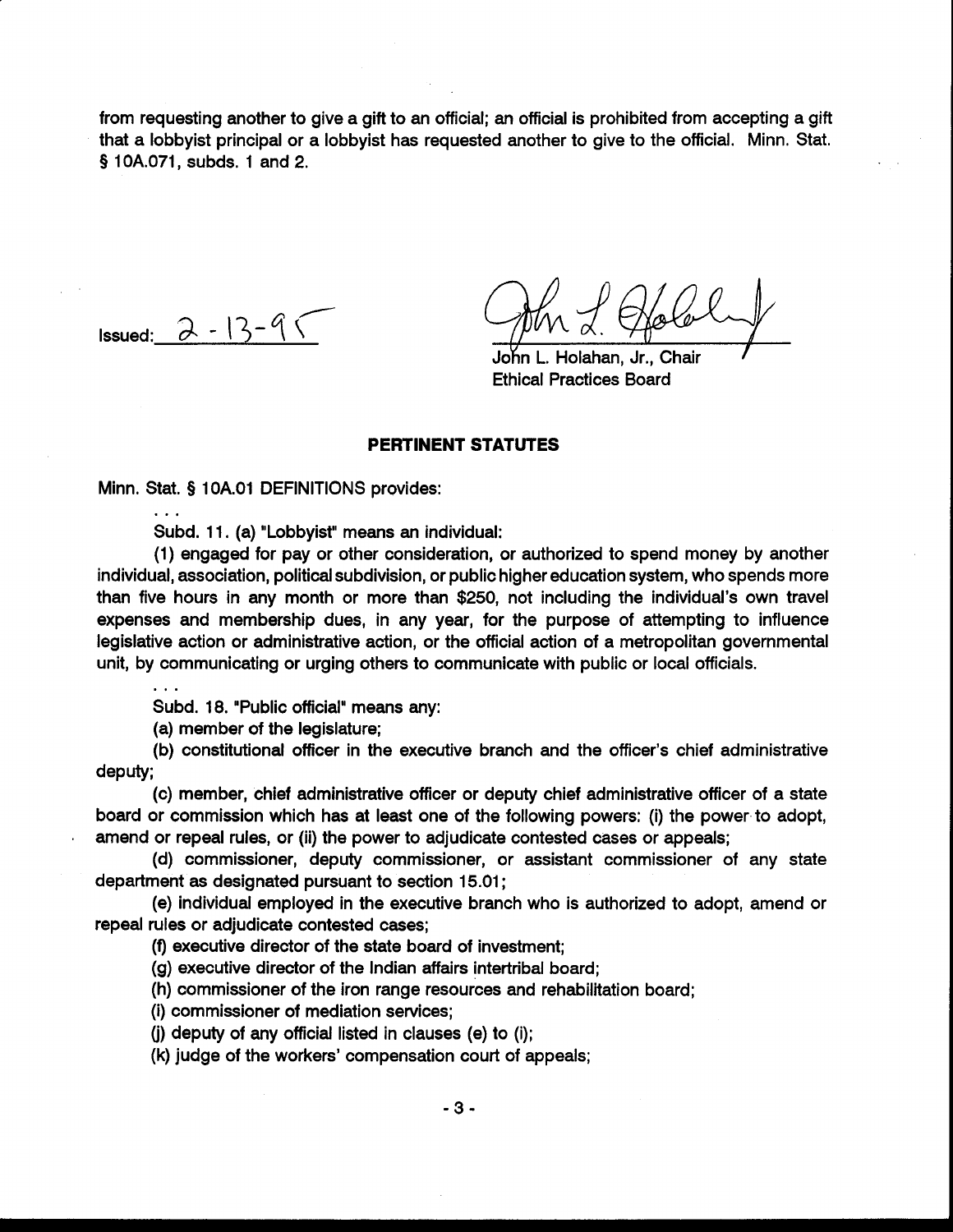(I) administrative law judge or compensation judge in the state office of administrative hearings or referee in the department of jobs and training;

(m) solicitor general or deputy, assistant or special assistant attorney general;

(n) individual employed by the legislature as secretary of the senate, chief clerk of the house, revisor of statutes, or researcher, legislative analyst, or attorney in the office of senate counsel and research or house research;

(0) member or chief administrative officer of the metropolitan council, regional transit board, metropolitan transit commission, metropolitan waste control commission, metropolitan parks and open spaces commission, metropolitan airports commission or metropolitan sports facilities commission;

(p) the director of the racing commission, the director of the gambling control board, the director of the state lottery, and the deputy director of the state lottery;

(q) director or the division of gambling enforcement in the department of public safety;

(r) member or executive director of the higher education facilities authority; or

(s) member of the board of directors or president of the Minnesota world trade center corporation.

Subd. 28. **Principal.** "Principal" means an individual or association that:

(1) spends more than \$500 in the aggregate in any calendar year to engage a lobbyist, compensate a lobbyist, or authorize the expenditure of money by a lobbyist; or

(2) is not included in clause (1) and spends a total of at least \$50,000 in any calendar year on efforts to influence legislative action, administrative action, or the official action of governmental units, as described in section 10A.04, subdivision 6.

Minn. Stat. § 10A.071 CERTAIN GIFTS BY LOBBYISTS AND PRINCIPALS PROHIBITED provides:

Subdivision 1. **Definitions.** (a) The definitions in this subdivision apply to this section.

(b) "Gift" means money, real or personal property, a service, a loan, a forbearance or forgiveness'of indebtedness, or a promise of future employment, that is given and received without the giver receiving consideration of equal or greater value in return.

(c) "Official" means a public official, an employee of the legislature, or a local official of a metropolitan governmental unit.

Subd. 2. **Prohibition.** A lobbyist or principal may not give a gift or request another to give a gift to an official. An official may not accept a gift from a lobbyist or principal.

Subd. 3. **Exceptions.** (a) The prohibitions in this sections do not apply if the gift is:

(1) a contribution as defined in section 10A.01, subdivision 7;

(2) services to assist an official in the performance of official duties, including by not limited to providing advice, consultation, information, and communication in connection with legislation, and services to constituents;

(3) services of insignificant monetary value;

. . .

(4) a plaque or similar memento recognizing individual services in a field of specialty or to a charitable cause;